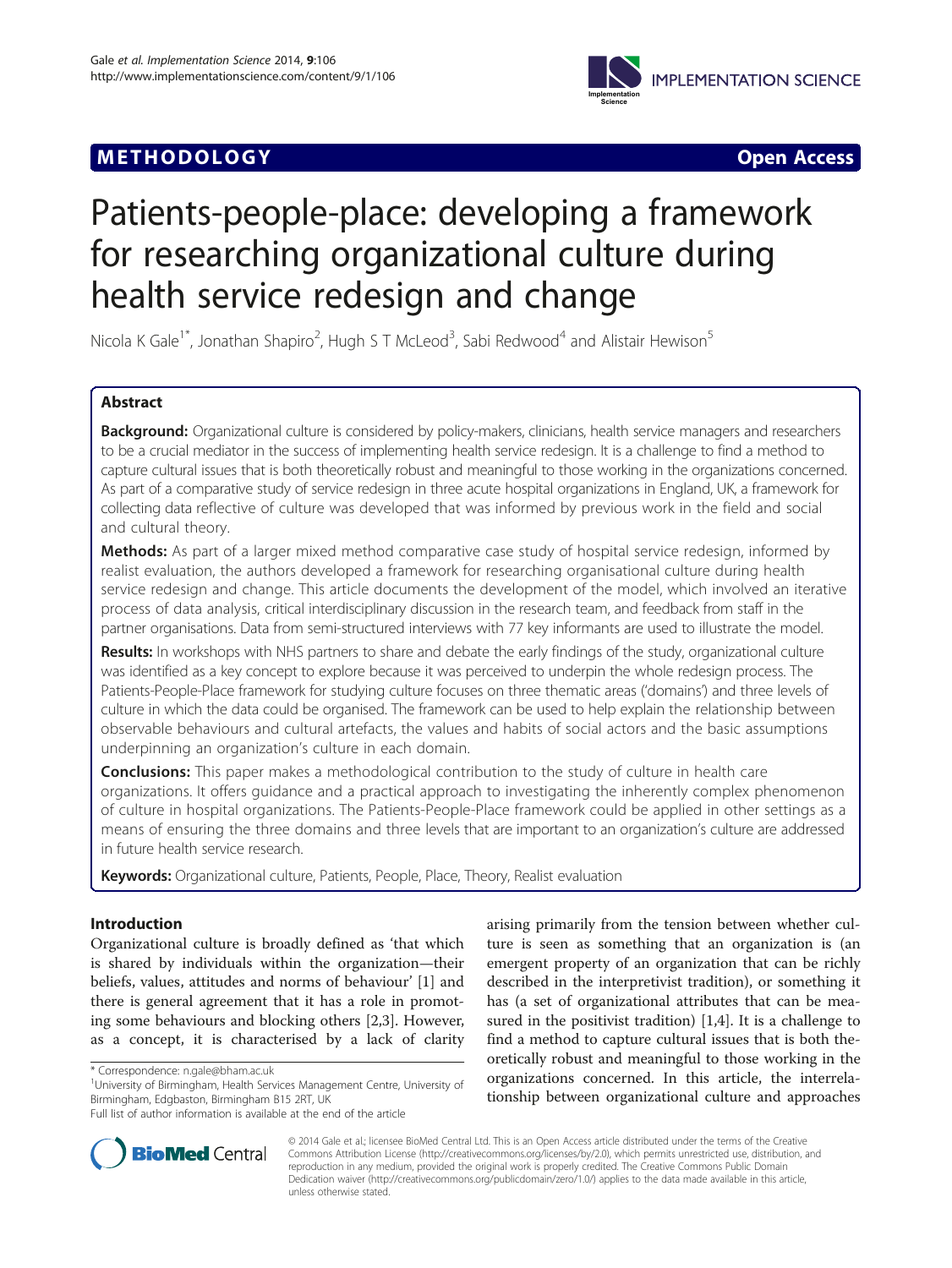<span id="page-1-0"></span>to service redesign is explored, drawing on comparative research in three English National Health Service (NHS) acute hospital Trusts. Culture emerged, in multiple and sometimes contradictory ways, in the early part of our research as one of the most important themes for further study. Thus, it became essential to develop a practical approach to the study of culture that could be used as the research moved into the next phase. The purpose of this article is to provide an account of how a framework was developed (the Patients-People-Place framework)—for the investigation of the interrelationship of culture and service redesign in the English NHS—to render the findings useful for researchers, NHS managers and clinicians. In order to do this, the paper is divided into five sections. First, the empirical and theoretical literature is summarised to set the project in context. Then the study is described, followed by an explanation of how the framework was developed. This is followed by examples of how the framework was applied to the data, and then the key points are re-revisited in the discussion. Finally, conclusions concerning the utility of the framework in accessing data that reveal the elements of organizational culture in health services research are presented.

# Background and related literature

## Service redesign

Government-led service redesign has become a constant feature of life in the English National Health Service (NHS) [[5-7](#page-9-0)]. The rationale for service redesign is that reviewing current practices while identifying and removing obstacles will improve quality, efficiency and patient care [[8\]](#page-9-0). Key reforms have focussed on the structural changes casting NHS Trusts as providers of care and strengthening the role of the organisations which commission services [\[9](#page-9-0)]; the establishment of 'Foundation Trusts' which have greater independence and freedom to manage their 'business' as determined by the board [[10\]](#page-9-0); the use of Private Finance Initiatives (also known as Public Private Partnerships) designed to enable public hospitals to access private finance to fund capital projects [[11](#page-9-0)], and encouraging Trusts to become 'learning organisations' to facilitate change processes to improve quality and safety [[2,12\]](#page-9-0). Drawing on the work of the Institute for Healthcare Improvement, The NHS Plan [\[13](#page-9-0)], a major government policy document setting out a ten year plan of health reform, cited 'redesign' 17 times and raised expectations of a 'system-wide programme of reform' [[14\]](#page-9-0). Many redesign methods developed in the manufacturing and private sectors have been applied to the health service, including Total Quality Management/ Continuous Quality Improvement, Business process reengineering, Rapid cycle change, Lean thinking, and Six Sigma [[15](#page-9-0)], and a key challenge to their successful application has been the failure to engage doctors and other

clinicians in the change process [[16](#page-9-0)] because, for instance, they feel that the 'blue skies thinking' produces goals that are out of reach and impractical [\[15,17](#page-9-0)]. In other cases, where successful 'bottom-up' change has taken place, it is generally locally based and 'good' practice fails to spread [[14](#page-9-0)]. Overall, the evidence of the impact of the type of redesign programme promoted in the NHS is equivocal [[18](#page-9-0)], and in this context redesign activity coexists with other policy reforms intended to incentivise behaviour to improve efficiency and quality, such as Payment by Results [[19](#page-9-0)], the achievement of waiting list targets [[20](#page-9-0)] and the imperative to increase patient safety [\[21](#page-9-0)]. However any major change or indeed service redesign involves a shift in the culture of the organization [\[22\]](#page-9-0).

## Organizational culture

For almost a generation, the term culture has become commonplace in a wide range of literature concerned with health care organizations, and used to identify a range of issues. For example, the direction of a particular change has been articulated as the need to develop a 'proactive health and safety culture' [\[23](#page-9-0)], a 'positive culture for public involvement' [[24](#page-9-0)], and a 'culture of consensus' [[25](#page-9-0)]. It is often referred to in the context of change and research interest has centred on its role in this [[26-28](#page-9-0)] along with service quality [[29](#page-9-0)] and patient safety [\[30\]](#page-9-0). Most recently, the importance of culture was exemplified in the Francis Report [[31\]](#page-9-0) into the failings of the Mid-Staffordshire Hospital Trust in England. The need for cultural change culture runs through its 290 recommendations which advocating the need for a new NHS culture founded on care, openness, transparency and candour. Culture is often used to describe the general climate or feeling in an organization however there is no consensus on the meaning of the term [\[22,32](#page-9-0)-[34\]](#page-9-0). This presents a challenge when attempting to operationalize the concept and research teams tend towards selecting a convenient definition according to their needs and sensitivities [[35\]](#page-9-0). Mannion et al. [\[36\]](#page-9-0) found seventy instruments and approaches in use for assessing organizational culture and that about a third of NHS organizations were using such an instrument as part of their clinical governance activity. The advantages and constraints of various cultures have been reported. For example, the benefits of participative cultures have been lauded [\[27](#page-9-0)] and the dangers of performance management cultures described [\[37](#page-9-0)]. There is general agreement that 'culture has become something of a fixation for management' [\[38\]](#page-9-0) and it is necessary to refine the way(s) it is studied (at operational as well as strategic levels [\[37](#page-9-0)]). New and more sophisticated culture change models and frameworks are needed which allow for a multiplicity of competing cultures within an organization rather than assuming a monolithic culture which is sustained until overthrown by the new order [\[39](#page-9-0)]. Finally, it has been recognized for some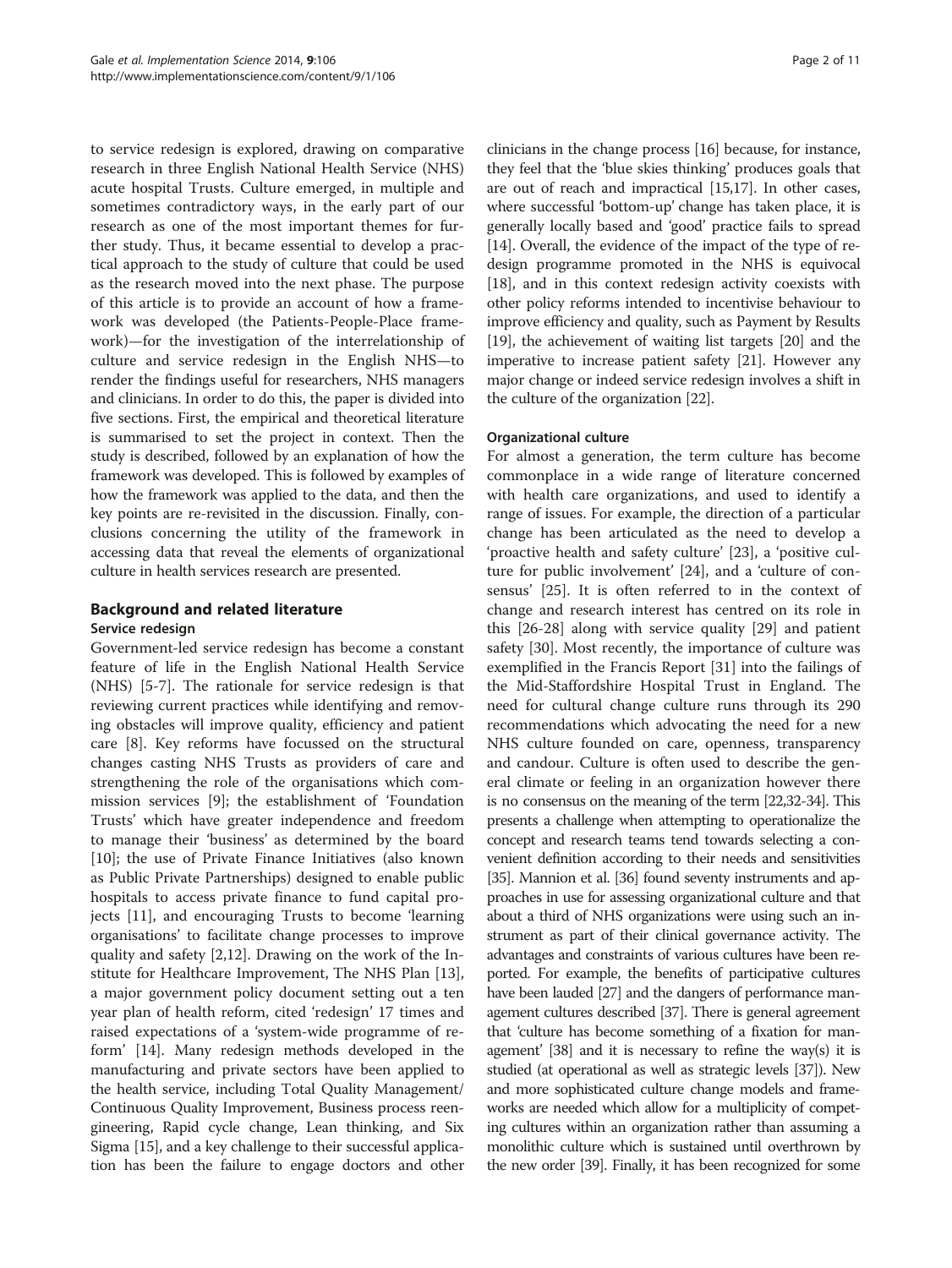<span id="page-2-0"></span>time that there cannot be a culture unless there is a group that 'owns' it. Culture is embedded in groups and to understand organizational culture it is important to access those groups [\[40](#page-9-0)]. In the study reported here, the way different groups experienced and expressed culture was examined in order to learn more about the process of service redesign. However, in order to do this it was necessary to develop a way of accessing data on culture. The framework we developed for this purpose was informed by a consideration of the theoretical foundations on which we were basing our understanding of culture.

#### Theoretical foundation

We intended to examine where culture was reciprocally related to those agents who enact it, also characterised as a 'recursive' approach [[41\]](#page-9-0). Our starting point was the 'levels of culture' framework because it distinguishes between what is observable and what is not [[40](#page-9-0),[42](#page-9-0)]. In addition there was the potential to operationalize these levels in the collection and analysis of data. On the surface level are the 'artefacts and creations' of culture, such as observable technology or behaviour patterns. Investigation at this level may reveal what is going on but not why. Such manifestations of culture reflect the 'values' which guide behaviour (second level), in terms of what is acceptable or not, which may be articulated by social actors, in research interviews for example. We include two important caveats here though: first, these values are neither static nor universal, and second, not all action is conscious, rational or reflexively informed; it is also influenced by habit. Habits are instinctive acts shaped by wider social structures that they reflect. We understand social structures as the institutions or societal norms that constrain the behaviour/praxis of individual social actors. The final level of culture, 'basic assumptions,' underpins these values and is founded on ontological and epistemological beliefs about the nature of reality, human relationships, and the relationship of humans with their environment. These are often pre-reflexive assumptions about the world, or what Bourdieu terms 'doxic' beliefs [\[43\]](#page-9-0), that is 'unquestioned beliefs, embodied in action and feeling but seldom formulated in words' [[44\]](#page-9-0). Consequently, this level of culture is difficult to access. It is often only when a crisis or conflict occurs, and people adopt a critical perspective to their world, that these basic assumptions are revealed on the surface and can be examined. Social actors and social structures, therefore, sit within a broader set of assumptions about the way the world works. This view of culture, drawing on the foundational work of Schein [\[42](#page-9-0)], offered the prospect of informing a practical and rigorous framework for accessing it in the study.

#### The study

The study was funded by the National Institute for Healthcare Research (NIHR) as part of a 'Collaborations for Leadership in Applied Health Research and Care' (CLAHRC) infrastructure grant. This initiative sought to address the gap between research evidence being developed and its implementation in the NHS. Nine CLAHRCs were established in England, each in receipt of up to £10 m over five years  $(2008 – 2013)$  and were organised geographically. The framework reported here was developed as part of a project investigating health service redesign and its impact on three NHS Trusts in a region in England. Fundamental to the CLAHRC ethos is close working with NHS partner organizations to help ensure that the research informs future service redesign. The study was divided into two phases: the baseline was a comparative study of the 'approach' to service redesign in the three Trusts and the longitudinal phase, where service redesign activities in four specific clinical areas ('tracers') were evaluated [[45\]](#page-9-0). We developed the patient-peopleplace framework for the study of organizational culture in the early stages of the study through the processes of data analysis, discussion of findings, recourse to the relevant literature (summarised earlier), feedback from Trust partners, and planning for the longitudinal phase.

The study was informed by principles of realist evaluation. The complex nature of health systems means that evaluating health service redesign is inherently challenging [[15,46\]](#page-9-0). It is often not possible to isolate the effect of any individual change on outcomes, because it is part of an open system [[47\]](#page-9-0) and affected by a number of factors including culture. Outcome-based evaluation methodologies, such as randomised controlled trials, are unsuitable for studying complex causality and the influence of context on the success of such changes [[48](#page-9-0)]. Formative process evaluations can address complexity using mixed methods and inform the development of further interventions [\[49\]](#page-9-0), yet may lack rigour and fail to provide definitive conclusions about what 'works' [[48](#page-9-0)]. Realist evaluation combines the best features of these contrasting approaches [[50](#page-9-0),[51\]](#page-9-0). It concentrates on the context-mechanism-outcome pattern configuration to reveal what works for whom and under what circumstances [[51\]](#page-9-0). Mechanisms (the cogs or working parts of an intervention) produce the effects. Context refers to the relevant features of the environment or conditions in which the mechanisms work. Outcome patterns are the intended (and unintended) consequences of a redesign programme; they are the product of different mechanisms in different contexts [\[51\]](#page-9-0). By focusing on the underlying elements of change (context and mechanisms), findings tend to be more generalizable, thereby increasing learning across policy, practice, and organizational boundaries [\[51](#page-9-0)]. In addition, the concern with context facilitates a dynamic and responsive approach to changes that may occur during the study. It was this element of the overall design that enabled us to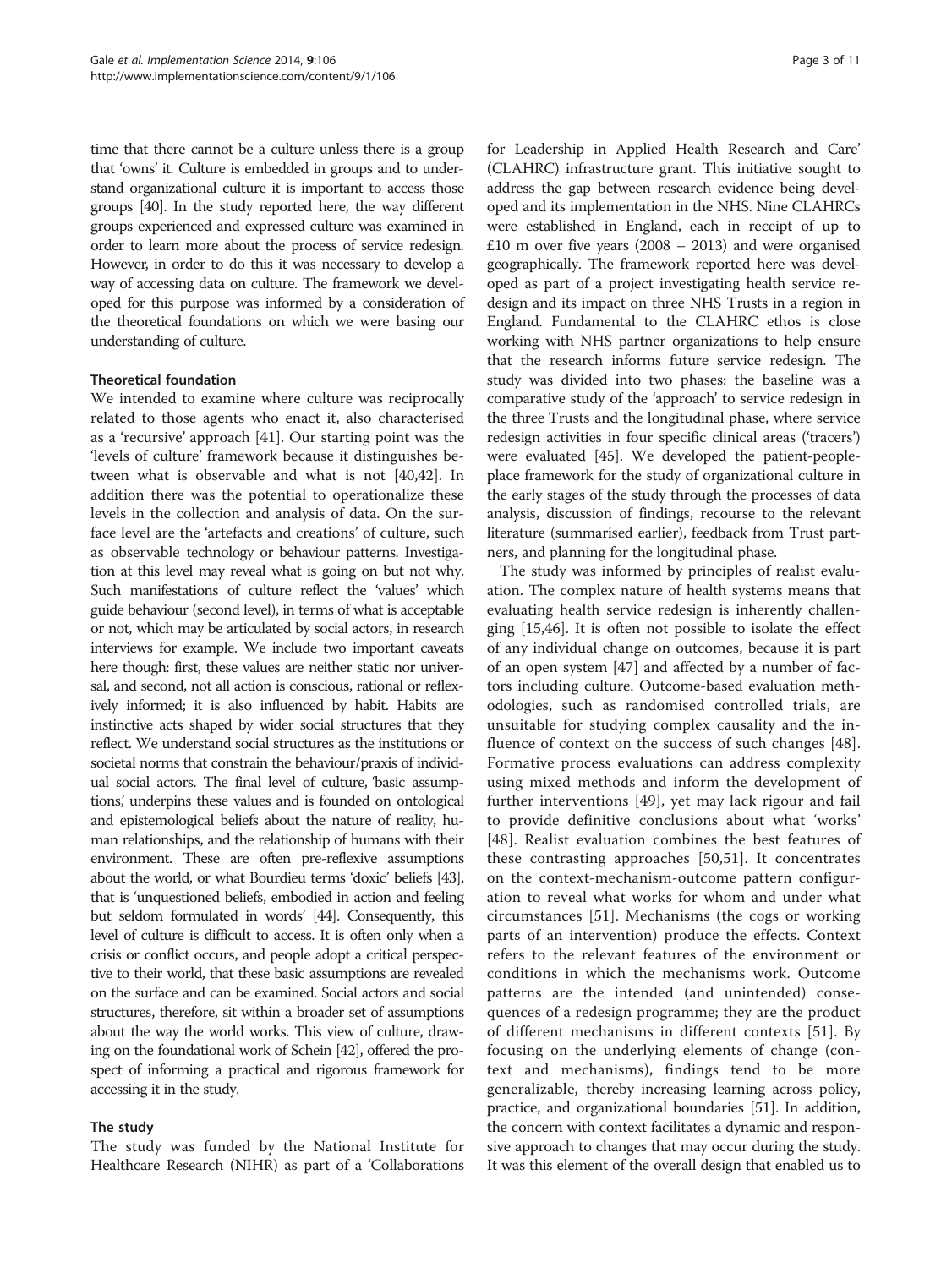recognise the need to develop a more robust way of accessing and organising data relating to the culture, or context, of the organisations we were investigating.

There have been criticisms and limitations reported in the literature of the realist approach [\[50,52,53\]](#page-9-0), which have helped develop its use in evaluation practice over time. Although we were not directly evaluating specific interventions, a general realist approach informed the methodology adopted in the study. This was consistent with the intention to investigate service redesign prospectively and comparatively, within a changing context and in partnership with NHS colleagues [\[54\]](#page-9-0). The involvement of NHS clinical and managerial staff raised consciousness of research and embedded evaluation as a fundamental and inseparable part of the redesign process [[55](#page-9-0)]. Within the realist approach, stakeholders are viewed as 'fallible experts' integral to the redesign programme and its evaluation, not merely as self-interested or unimportant [\[51\]](#page-9-0). A number of key stakeholders, namely our clinical partners, endorsed this need to marshal the data concerning organisational culture in a more systematic way.

## Ethical approval

The study was designated as Service Evaluation by the NHS National Research Ethics Service so not subject to approval by them. Ethical review was conducted by the University of Birmingham Ethical Review Committee (ERN\_10-0034) and appropriate Research and Development Approval was secured at partner Trusts.

## Setting

The three (pseudonymized) hospital Trusts were selected as case studies from a region of England, UK. It is likely that these organisations may be recognisable to those familiar with the region or the CLAHRC; however these generic descriptive pseudonyms do afford a degree of anonymity in the wider dissemination of the findings. They met three criteria: geographical proximity to each other; all were undergoing significant spatial-structural changes and redesign of services, such as building new hospital facilities or moving services into the community; and were willing to be involved in the study. University Trust is a large teaching hospital. Only about half (54%) of its admissions were from its host (Primary Care Trust) PCT, because it is a tertiary centre attracting admissions from all over England. It was formed from the merger of two hospitals fifteen years ago and was on two sites. It was relocating to a new, single, purpose-built hospital during the research. Urban Trust is a large organization in an urban setting, the result of a merger of two district hospitals seven years ago and offers some specialist tertiary services. However, the majority of its admissions (79%) are from its two local PCTs. Town Trust is a district general hospital,

# Data collection

ment policy.

A mixed method, case study methodology was adopted. During the baseline phase, semi-structured interviews with 77 key informants were conducted. In addition, although these data are not reported in this article, hospital level data were compared (such as Care Quality Commission ratings, published staff survey data and analysis of length of stay) and participant-observation of meetings related to service redesign activity was undertaken. The research team attended fortnightly meetings to debrief and reflect on post-interview and observation notes and discuss emerging findings. For the interviews, a combination of purposive and snowball sampling [[56](#page-9-0)] was used with the aim of obtaining a strategic view of the respective organizations by interviewing senior executives, managers and clinicians with responsibility for specific parts of the organization, including representatives from the medical, nursing and allied health professions, trades unions, patient representatives, and executive representatives from associated local acute Trusts. An interview topic guide and prompts were used to structure the discussion, drawing on information from existing literature and the research questions. The interviewers encouraged respondents to discuss their perceptions and experiences freely by assuring that no data extracts would be directly attributable to any individual.

## Data analysis

The interview transcripts were analysed using an inductive Framework Method approach [\[57,58](#page-9-0)]. All interviews were digitally audio-recorded and transcribed verbatim. Four interviewers independently read and open coded six transcripts. Discussion of these led to the development of a working analytical framework grouped into the following themes (Trust objectives, national context, regional/local context, internal structures, and processes). Interpretation of the data was conducted in team meetings, which often involved vigorous debate where the different disciplinary perspectives the team members brought to the process were explored and, if necessary, challenged. The range of backgrounds—clinical practice (medical, surgical and nursing), sociology, health service management, health economics, and psychology—provided a rich set of disciplinary lenses through which to interpret the data. This process, along with the regular meetings with staff from the partner organisations consistently identified that respondents made frequent references to culture and its importance. This observation,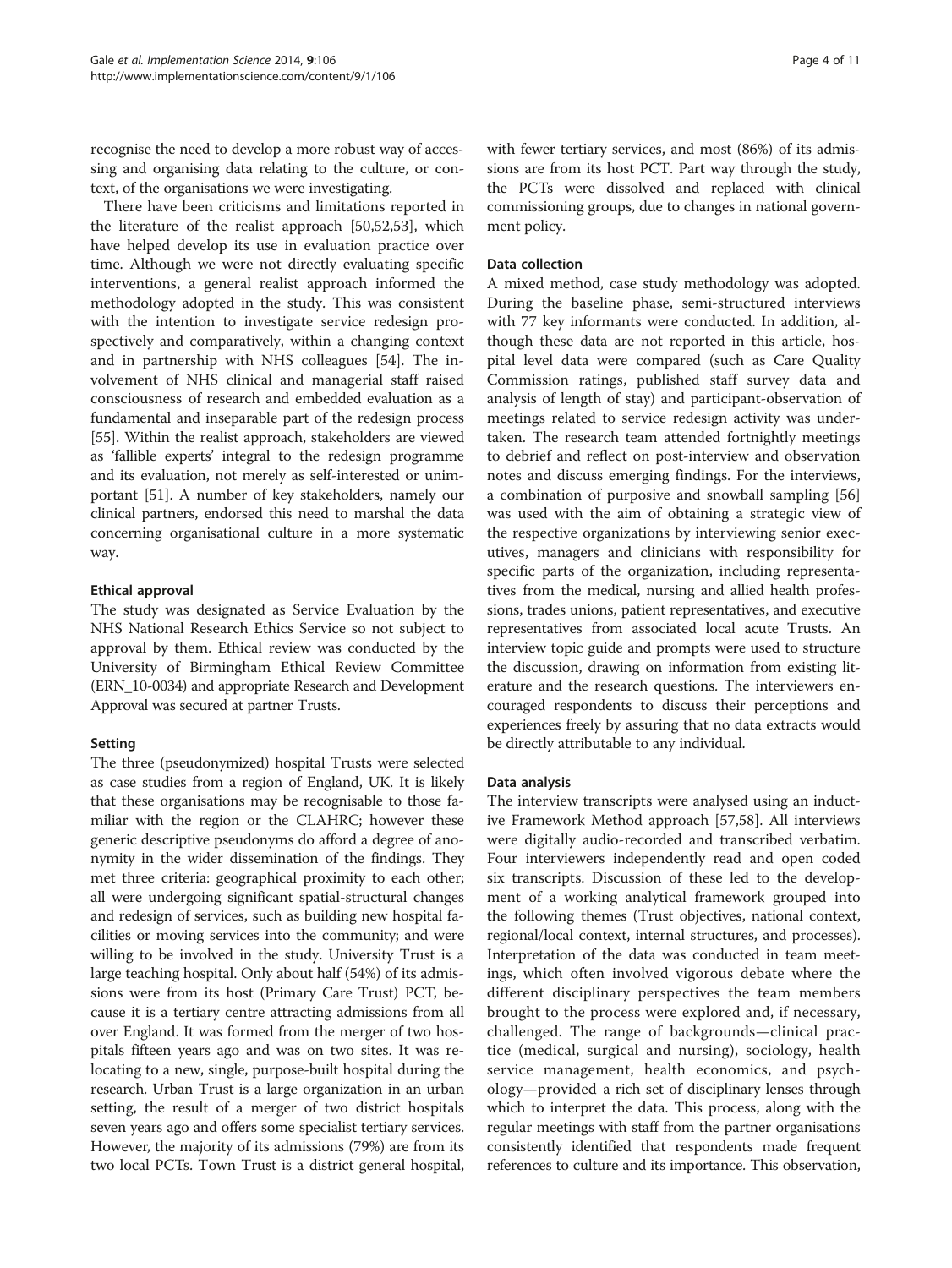<span id="page-4-0"></span>along with the prominence of culture as a concept in the policy and research literature prompted the team to review its approach to investigating this element of service redesign. Consequently during the course of the baseline phase of the study, the team developed a framework for studying culture that was rooted in the empirical data being collected and analysed, informed by previous work in the field (see [related literature](#page-1-0) and [theoretical foundations](#page-2-0) sections), including social and cultural theory, and responsive to the concerns and priorities of our NHS partners. This framework guided the methods and data collection instruments used to explore culture in the longitudinal phase. Using the main framework approach as a guide [[54,55](#page-9-0)], a matrix was developed to identify the categories of data that relate to the three levels/domains of culture [[57,58](#page-9-0)]. This was then populated with data extracts to facilitate the exploration of the impact of culture on service redesign in the trusts.

#### Domains of culture: the patients-people-place framework

Three 'domains' where organizational culture is played out and enacted were identified to ensure the data collection was consistent. The framework was informed by re-analysis of the data from the baseline phase to test its utility, and the suggestions made by staff about areas to investigate further following feedback of the baseline results. The domains are patients, people, and place, which are summarized below with illustrative examples from the data identified through application of the framework. Table 1 summarizes the methods and types of data that can be used to investigate each level of culture within each of the three domains.

#### Patients

The focus of this domain is the 'perceived importance and practical role of patients in service redesign' [\[59](#page-9-0)].

This includes the attitudes to and application of the concept of patient-centred care in practice, the involvement/engagement of patients in service redesign, and the methods for assessing the quality of patient care. While an emphasis on quality of care and the promotion of efficient services was central to the strategic vision of all three hospitals, the way these aims were articulated varied considerably and revealed differences in assumptions and values in relation to care priorities and the patient role. In all three Trusts, the concept of 'patient-centred care' or 'improving patient experience' was identified as an aim or principle underlying service redesign, with some interviewees going into more detail ('building the service around the patient'; 'patient journeys can be unnecessarily long and costly'). However, although patient-centredness' was espoused as a value—'[we have to] focus on the fact that there is a patient as the end of every sample [we process]'; 'everything we do… it has got to improve the quality of care for patients, otherwise we're not doing it' there was little elaboration on what this meant in practice and lack of understanding of key concepts such as 'engagement' and 'consultation' was evident. At University Trust, for example, despite some clear signs of active patient engagement (such as the establishment of a 'Patients' Council'), when the concept of patient-centred care was mentioned by interviewees it was generally used to refer to the patient as the 'object' of care rather than a 'subject' with agency and views [[59](#page-9-0)]. In other words, there was no discussion of passing control of their 'journey' to patients and more about planning the efficient running of the organization around them. In most cases, when staff talked about patients it was in terms that characterised them as passive, abstract and disembodied.

In much of the literature and policy guidance, 'quality' is defined in terms of quantitative outcome measures

Table 1 Indicative types of data (and methods for collecting data) for each level and domain of culture in a hospital change programme

| Level/Domain of culture                                                                                                                                                                                                       | <b>Patients</b>                                                                                                                                | People                                                                                                                                                                                                                          | Place                                                                                                                                                                                                                                            |
|-------------------------------------------------------------------------------------------------------------------------------------------------------------------------------------------------------------------------------|------------------------------------------------------------------------------------------------------------------------------------------------|---------------------------------------------------------------------------------------------------------------------------------------------------------------------------------------------------------------------------------|--------------------------------------------------------------------------------------------------------------------------------------------------------------------------------------------------------------------------------------------------|
| Observable behaviour and artefacts<br>(audits, surveys, patient satisfaction<br>monitoring, observation of activities<br>undertaken as part of a redesign<br>programme, content analysis of<br>information and communication) | Patient information leaflets/<br>posters; lay members of boards;<br>methods for consultation/<br>involvement in redesign<br>initiatives        | Frequency and extent of<br>consultation with or full involvement<br>of stakeholders in decision making;<br>modes and content of<br>communication about potential and<br>actual changes to the service;<br>management structures | New building layout and facilities;<br>reallocation of services between<br>primary, secondary, tertiary or<br>community health spaces;<br>development of day surgery units;<br>tension between consolidation and<br>decentralization of services |
| Values and habits of social actors<br>(phenomenological interviewing,<br>participant-observation)                                                                                                                             | Value statements from staff and<br>patients about initiatives to<br>involve patients; ways of talking<br>about everyday practice and<br>change | Value statements from senior and<br>frontline staff; deployment of<br>'change agents' to show where<br>perceived barriers to change are;<br>views on role of government policy                                                  | Associations made between<br>buildings and quality; views on<br>community; co-design practices for<br>new clinical space                                                                                                                         |
| Basic assumptions (theory, discourse<br>analysis, ethnography)                                                                                                                                                                | Power relations between staff<br>and patients; professional and<br>organisational structures;<br>ideologies of care                            | Power relationships between<br>clinicians and management;<br>organisational hierarchies;<br>professional divisions of labour                                                                                                    | Ideologies of progress, technological<br>development and modernization;<br>communities of practice                                                                                                                                               |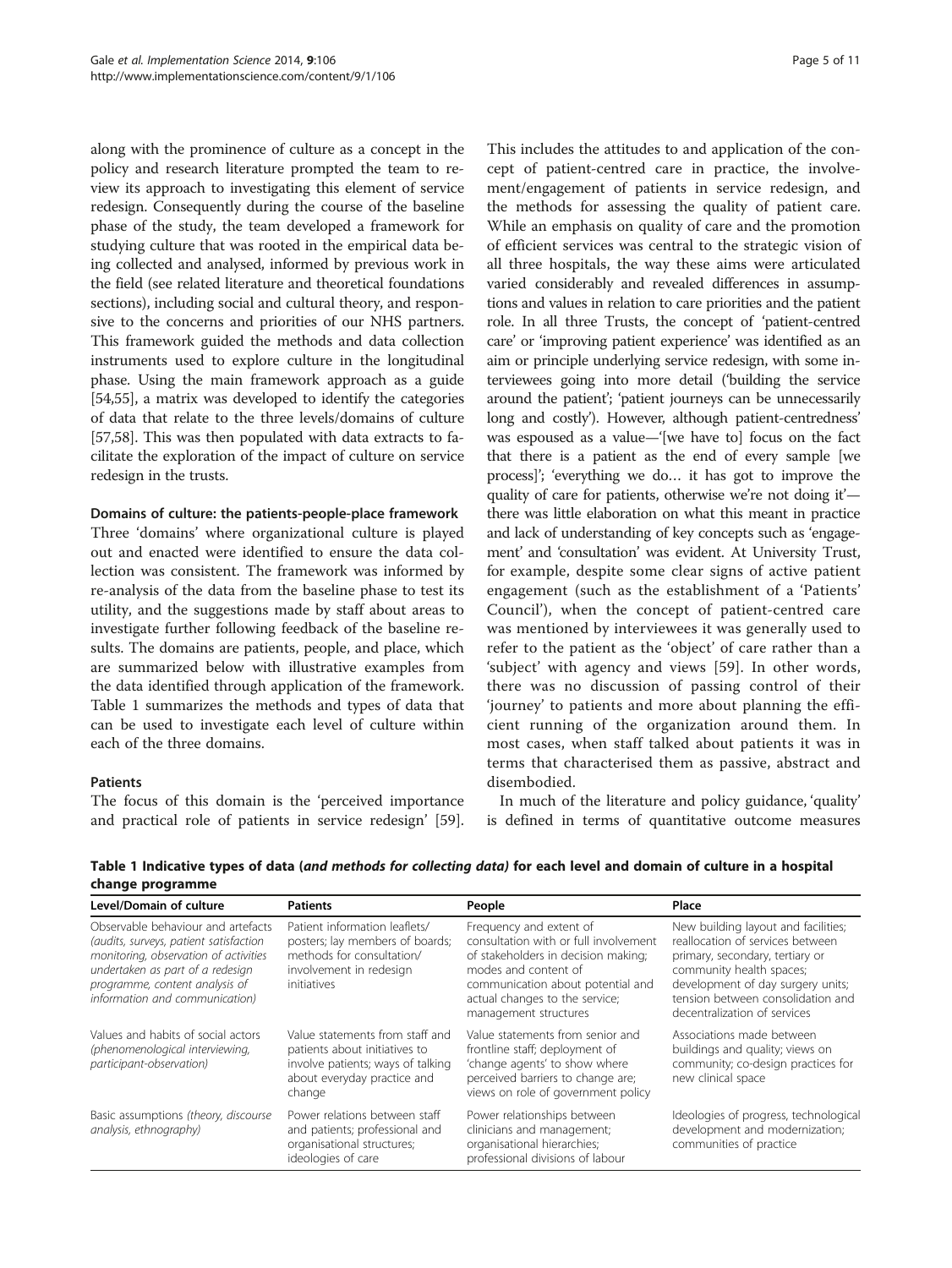rather than qualitative assessments [\[60\]](#page-9-0). Yet many interviewees, particularly those from nursing backgrounds, acknowledged that good patient experiences were not solely related to clinical outcomes. One senior nurse explained that, 'using outcomes that are important to patients help determine how successful we are', while another said 'metrics are not enough'. At University Trust there was a specific IT initiative to collect realtime patient feedback, because the National Patient Survey was seen as taking too long to deliver results.

Many respondents from clinical and managerial backgrounds believed that the local population did not really understand how the health system worked, citing inappropriate use of emergency services as an example of the effect this had [\[59\]](#page-9-0). One interviewee from Town Trust went further and expressed concern that the public and patients did not have sufficient expertise to be involved in service redesign: 'sometimes it is just better to present it to them [patients] and ask them how they feel at the end.' By contrast, in the current policy climate that emphasizes patient choice and competition, 'marketing' the service to the public (in order to pre-empt criticism in the press for example), and communicating improvements and changes to service-users were recognised as important. For example changing the configuration of the two main hospital sites into 'hot' (taking emergency admissions) and 'cold' (planned cases) at Urban Trust, was problematic because patients arrived at the wrong place for appointments: 'the natural tendency is for patients to vote with their feet and come to a local A&E [emergency department].' This highlights how the espoused commitment to 'patient centredness' was difficult to achieve in practice [\[59](#page-9-0)] and reflects how the deeper levels of culture can be accessed by using the framework to ensure these issues are explored.

## People

This domain encompasses how different social actors interact to produce service redesign. In our data, the focus was on the various professions—medicine, nursing, and the allied health professions, as well as managers, administrators, porters, and domestic staff who worked in the organizations. However, there were also instances where other actors were referred to including the public, service users, patients, policy makers, journalists, and academics. A central theme that emerged from this domain in our data was the extent to which change was driven by people at the top, or emerged 'bottom-up' through the organization. In the three Trusts we studied there were clear differences in approach. At Urban Trust, the engagement of staff in decision-making was a core principle, underpinned by an award winning staff engagement programme. It worked, according to one clinician, because 'the aim of the project had been made clear and the principle is sound.' When staff members proposed solutions to organizational problems that were then implemented they felt valued. It was suggested that happy staff led to happy patients, a principle endorsed in the Boorman report on staff wellbeing in the NHS [\[61](#page-9-0)].

At Town Trust, by contrast, the Executive team was experiencing difficulties engaging staff. The clinicians explained it was being done mainly through the introduction of the clinical director role. With regard to the nonmedical workforce, an Executive Director explained, 'what we're trying to do there is engage with them to show that we're all part of the same organization, and to celebrate their successes, but also to get them so that they understand the strategic imperative of the organization.' This was a top-down approach and there was no mechanism described for ensuring the 'strategic imperative' was informed by staff views. There were also problems with communication, distrust, and rumours reflecting the particular type of people-culture in the trust. 'What they [the Executive Board] want to achieve and people down there think they want to achieve is very different.' This division was exacerbated by, what one manager described as the 'waspwaisted' management structure, with its stricture at middle management level, stifling two way communication.

At University Trust a more hybrid approach had been developed. As one executive team member explained 'what does the best look like [for each service] … we just go through the process to build up [the] clinical strategy from the bottom up within [our Trust] framework … We then cross cut their plans with our values.' Another member of the executive team explained: 'there's a lot of executive steer … but I also think there's a lot of drive from the specialties, who know their services need to change, have real vision for how they want to do it, because they've been helped along with that … Somewhere in the middle there makes that sort of tension which works … [the] grit in the oyster.' Clinical staff were given ownership of their change because they were enabled to identify their own targets, budgets were devolved and change champions identified and supported.

Data charting the response of the trusts to external policy drivers also demonstrated the differences in cultures. A number of senior managers at University Trust maintained that they were 'absolutely never driven by national policy.' However, the hospital invariably met national targets and so was capable of 'playing the game.' Moreover, they felt part of their role was 'to shield the people in the organization from as much of the lunacy that the outside world and the NHS is putting upon us.' Bourdieu observes that 'nothing is simultaneously freer and more constrained than the action of the good player' [[43\]](#page-9-0). Although he is referring to individual agents, the observation can be applied to explain organizational behaviour. The 'good' NHS organization is able to mediate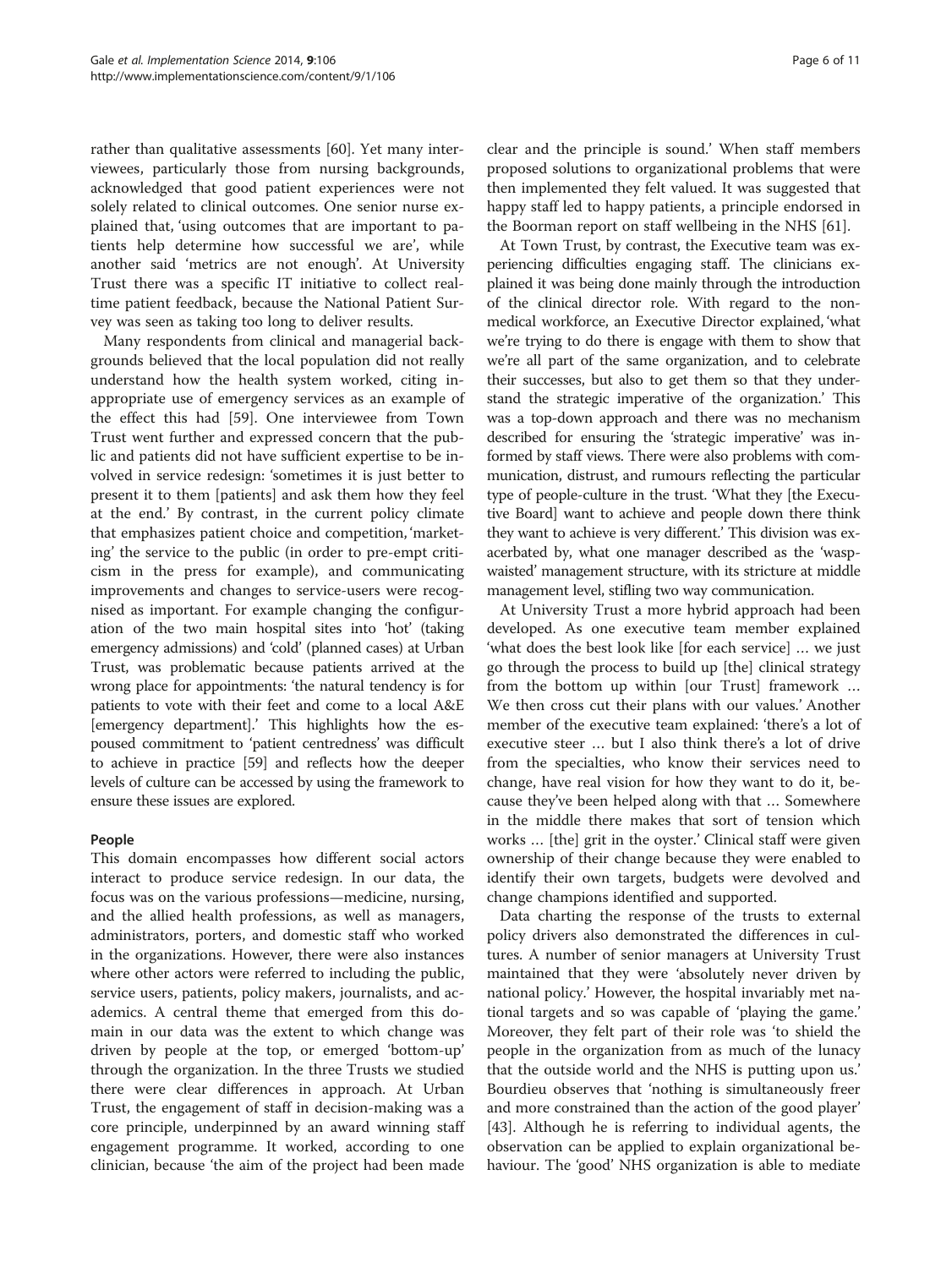between national policy and the values and ambitions of individual clinicians and clinical teams, to produce strategic action that feels 'top-down' to those at the top and 'bottom-up' to those lower down the hierarchy. Despite this commitment to engaging staff, there was a sense within the Executive team that negative views would not be tolerated indefinitely: 'if we're to achieve real transformational change here then … we need to start saying to people that don't sign up to our values and behaviours that they actually aren't welcome here.' In our study, a crucial dynamic in this domain was the relationship between clinicians and managers. Medical professionals are recognised as a powerful group in the health system and, and in the past have resisted the introduction of management approaches in the health service that constrain their activity [[62,63\]](#page-10-0). Differences in priorities between the two groups were reported. An Executive team member from Town Trust stated: 'Doctors need to understand they can't do anything without money; managers need to understand there's no point doing anything about money if we haven't got the quality right.' There was also evidence of scepticism on the part of clinical staff with regard to managers' intentions in all of the Trusts. At Town Trust, one Executive Director said, 'The other key change for me is to get the clinicians involved in caring for the hospital rather than just the patient in front of them.' Conversely, one consultant at Urban Trust, where organic and engaged change was generally favoured, criticized management for its failure to stand up to clinicians: 'you don't have the kind of persuasiveness of management to make it seem anything other than something that's imposed … I think there's an awful lot of avoidance of conflict, now whether you can actually avoid the conflict and get the end results, I'm not sure.' In all three Trusts, leadership was identified as crucial to innovation [\[64\]](#page-10-0) and the development of a good 'people culture,' which is consistent with national policy [\[65-69](#page-10-0)].

The importance of leaders having clinical credibility, the development of leadership skills throughout the organization, and the need to address the 'problem' of middle management where change often stalled [[69](#page-10-0),[70](#page-10-0)] were highlighted. The quality and style of the executive team and the Chief Executive, were also seen as a key factor in whether or not the culture of the organization was conducive to change. At the heart of the peopleculture domain in the context of the model, is the attention it directs to who drives change, and how the power relations inside and outside the organization are played out during the change process. Ensuring the key relationships in the delivery of health care are explored, through application of the framework, uncovers this dimension of culture and its influence on service redesign.

#### **Place**

The focus of the place-culture domain is the location of care, the meanings embedded in different health spaces, and the practices enacted there. Place affects clinical care services and the possibilities for service redesign. Accounts of the hospital redevelopment (new buildings in particular) as an icon of quality, effectiveness and progress were examined as an important theme in the interviews, as identified by application of the framework. However when examining the data it became clear that there was also a recognition that the hospital as a health space par excellence was being challenged by the drive for more local and patient-centred care. The development of new hospital facilities at University and Town Trusts was mentioned by most of the interviewees. The need to move services to the community to manage demand and reduce lengths of stay, particularly for elderly patients, was acknowledged. At Urban Trust, the 'new hospital' was an aspiration and the main focus of activity was on the relocation of services across the full range of primary, secondary, and community health spaces (known as the Collaborative Care Programme (CCP is a pseudonym)). Nonetheless, the promise of a new hospital at some point in the future was regarded as a strong incentive to engage clinicians in the CCP as a focus for service redesign. As a senior doctor put it: I'm just giving you my perception… that effectively the reason that we're doing this [CCP] is to get an argument for a new hospital to be built … for the relevant amount of activity to be released for the community to afford that.' More generally, although some were positive about this aspiration, other respondents were not always persuaded that moving services to the community would be clinically or financially beneficial. However, the relocation of services (whether to the community or to a new hospital) was seen as an 'opportunity' and 'focus' for service redesign. This was because change would be unavoidable with the opening of new facilities, such as a '47 hour' unit at Town Trust, or because practice would need to change to deliver services in new wards at University Trust simply because they were larger and had a different staff configuration.

Idealised accounts of a service where there was improved 'flow' and more 'efficient' 'sustainable' patient pathways were given in many of the interviews. However respondents at Urban Trust felt the priority had been the relocation of services to the community rather than redesign, which a number criticised as 'drag and drop,' and felt it was a missed opportunity. Effective planning was seen by staff at all three Trusts as central to the success of service redesign alongside a physical move, including the implementation of as much of the redesign as feasible before the actual relocation took place. This illustrates how the links between the different components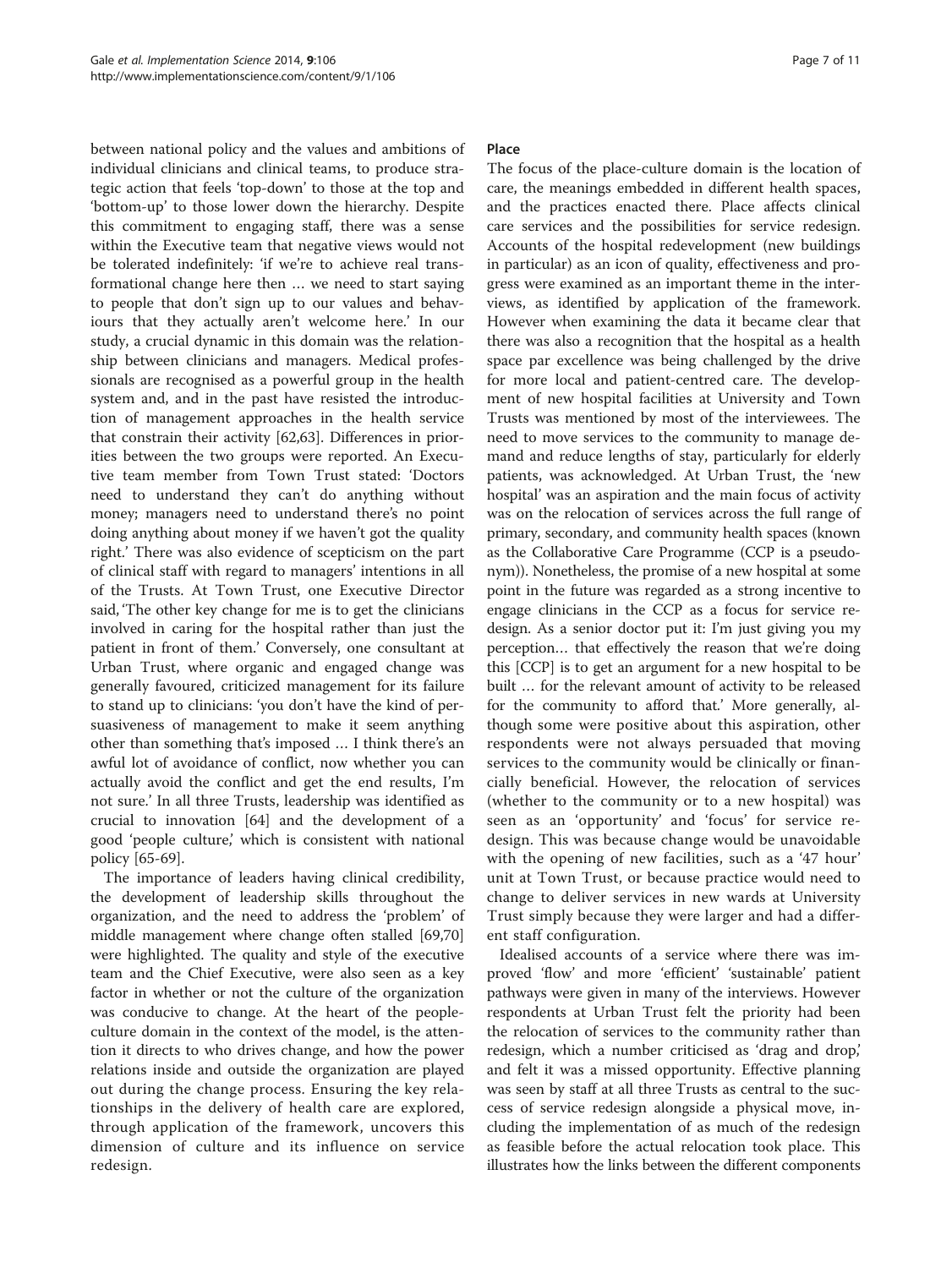of the Patient-People-Place framework can be used to interpret culture. Consultation and engagement in the design of the new facilities was vital, and there were two benefits of this: first on practical level, staff could ensure that the fine details of the new wards would be suitable, such as 'where sockets go' or the 'height of commodes' as one nurse from University Trust commented. Second, the organizational and professional identity, bound up with 'place' could be considered. Health spaces produce communities, and the potential disruption that might result from changing them was a cause for concern, as this senior nurse from University Trust explained:

'what's very interesting about hospitals is that I think they're quite evocative places, people talk fondly about all the ones that have been knocked down …, which everybody will tell you, in the cold light of day, were a complete nightmare to work in … But that sense of community is the thing that leaves people exposed … the important thing for us is to let people celebrate their sense of community, and bring them into the centre of the next community, so that mixing of people [staff] early on, which we've begun to do, is to try to get teams to meet.'

At Urban Trust, the two-site structure was recognised as being 'divisive' and a barrier to integrated working. At Town Trust, the hospital as the geographical and metaphorical centre of the community was important (as a major employer and source of pride). Despite the acknowledgement that redesign and relocation were necessary, the new hospitals were seen as good things in themselves. The idea of a 'shiny new' building was frequently evoked, and it was argued that this would be of benefit to patients, who would have a better experience, and to staff, as a morale boost. At Town Trust, the new hospital was also seen as a guarantee that there would continue to be a hospital in the town, serving the local population. However enthusiasm for the new premises was equivocal, generating uncertainty and instability for some staff, particularly at Town Trust, who had concerns about the financial viability of the new facilities and who were not reassured that their jobs would be safe. A final dimension of the place domain concerns the politics of space; essentially, who gets what in terms of accommodation. Numerous examples of these political tensions are evident in the data. For example, the staff in a specialist hospital adjacent to University Trust who wanted a covered walkway to connect the new hospital to their building, to signal their partnership. The dissolving boundaries of space in the new layout of University Trust, where theatres were booked 'like a hotel' rather than having traditional sessions, brought out the 'notoriously protective and territorial' nature of surgeons, according to a

senior manager. In short, in the place domain there were two simultaneous drivers in tension with one another, consolidation and decentralisation, and both were mediated by power relations. Using the framework to interrogate the data for material concerning 'place' helped ensure that key elements of culture were examined and demonstrated that it could be applied to data sets in the next phase of the study, and indeed other studies.

# Discussion

These three domains in which culture was enacted—patients, people and place—constitute a practical framework for identifying and linking more manifest applications of culture in organizations. Each domain can be explored at different levels of culture—artefacts, values and habits, and basic assumptions at work in the setting (see Table [1](#page-4-0)). The data presented above are illustrative (not comprehensive) of the sort of findings that can be located in each domain, albeit in more depth, through use of the framework. In the longitudinal phase of the study, 12 different services (4 types of service  $\times$  3 hospital Trusts), were evaluated prospectively during the process of service redesign. The focus on culture and how it is evident in the tracer services was maintained through recourse to the Patients-People-Place framework of organizational culture. The interview schedules were constructed to ensure attention was directed to these areas and the importance of context recognised. Our interpretation of culture will be filtered through our broader realist concerns with the context in which organizations function, the organization itself (i.e. its structures) and organizational processes and outcomes [[71](#page-10-0)], including the interface between the different levels of the organization, as well as complex causality. With respect to the wider context, the financial climate and constraints on government spending [\[72\]](#page-10-0) are affecting all of the three Trusts, but in different ways [\[41\]](#page-9-0). Each clinician, manager, patient and organization will be more influenced by some social structures or policies than others, and may take the opportunity to redesign services in different ways [[41](#page-9-0)]. So while there may be a set of contextual factors that can be observed and recorded, the way those factors affect outcomes depends on the particular actor's view, as well as the mechanisms used to bring change about. This is also particularly dependent on leaders who through their symbolic actions communicate what is important and shape change [[30](#page-9-0)]. The organisation then sets the parameters for the kinds of local cultures that are possible, i.e. it constrains some possibilities and produces others. The organizational culture also intersects with other cultures, such as medical and nursing professional cultures, where there may be tensions between the values and habits of individuals in management and those in clinical work.

Consideration of different domains and levels of culture can point the way not only to explanation but the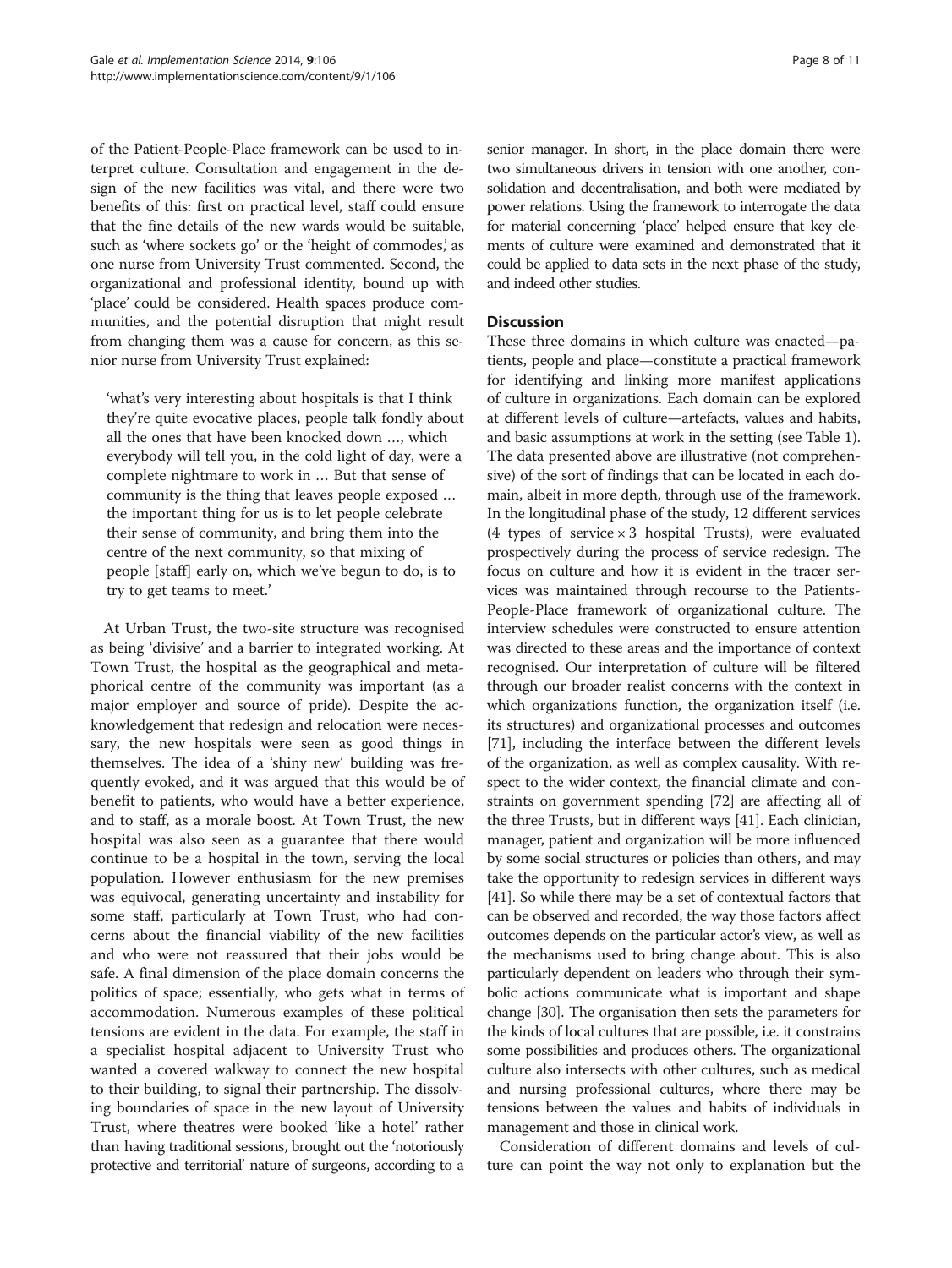<span id="page-8-0"></span>means of organizational change. Konteh et al. [[4\]](#page-9-0) found that patients and their representatives could be a force for cultural change if staff work in partnership with them. To the extent that groups such as the medical profession have the power to subvert or undermine service redesign, an organizational culture which seeks to either align redesign objectives with their values, or successfully confronts their cultural values, has been recognised as essential to successful change [[14](#page-9-0)]. In our study, the efforts in one trust (Urban) to actively engage staff in the re-design process indicates the sort of action required to address constraints on change. However, in a similar engagement programme staff reacted in a variety of ways with some feeling more content and involved, others sought to leave the organization, and a number ignored the programme and pursued a course of 'quiet resistance' [\[73\]](#page-10-0). This emphasises the importance of context and reinforces the need to approach the study of culture in a systematic way in order to uncover such differences. The Patients-People-Place framework provides a practical means of doing this. Mannion et al. [\[39](#page-9-0)], called for new and more sophisticated culture change models and frameworks which allow for a multiplicity of competing cultures within an organization. The intention is that the framework, developed in response to a need to access data reflecting culture in a systematic way, can be used to build accounts of culture(s). In a sense this aim is fairly straightforward and rests on the assumption that the main characteristics of an organization's culture can be described and assessed in terms of their functional contribution to broader managerial and organizational objectives [[28\]](#page-9-0). However it remains an elusive concept, fraught with competing interpretations and lacking a consensual definition [[22,29](#page-9-0)]. In view of this application of the Patients-People-Place framework is offered as a practical way of addressing this challenge, which has been useful in our study to date and may be of value to others involved in similar work. For our partners, the key pragmatic question was 'What elements of culture cannot be ignored during service redesign?' and through application of the framework we were able to share the examples of this noted earlier. However it must be acknowledged that even with the conduct of rigorous studies we can only make statements about elements of culture, not its entirety [[42](#page-9-0)].

#### Conclusion

This framework for studying culture in health care organizations comparatively during change was developed through the integration of existing theory, review of empirical evidence from the early stages of our study, and involvement from our health service collaborators. It incorporates three domains—patients, people, and place and is rooted in a recursive and realist approach to studying social life, with an explicit sensitivity to context.

It is also consistent with the 'theory testing' element of Pawson's work [\[74\]](#page-10-0), which in turn is reinforced by the underlying realist approach pursued in the study as a whole. Concepts for understanding culture in organizations have value only when they derive from observation of real behaviour in organizations, when they make sense of organizational data, and when they are definite enough to generate further study [[42](#page-9-0)]. The approach taken to operationalizing the amorphous and complex nature of culture in this particular setting was an attempt to meet these requirements. The intention is that it presents a helpful framework for grounding the concept in its context, whilst highlighting how specific aspects can be accessed, observed and reported. As with any emerging theory, the Patients-People-Place framework for studying organizational culture requires further refinement and testing. This now assumes even greater importance because as Davies and Mannion [[75\]](#page-10-0) argue more sophisticated understandings of culture and an appreciation of the policy in shaping these is needed if healthcare failings are to be tackled.

#### Competing interests

The authors declare that they have no competing interests.

#### Authors' contributions

NG was qualitative lead for the project, wrote the first draft of the article, coordinated the analysis of the interview data, coded and analysed transcripts, and analysed the feedback from staff at the hospital to emerging findings. JS was the original principal investigator for the project, led the design of the study, conducted interviews and was involved in the analysis of the data. HMcL conducted interviews, was involved in analysis of the data and the design of the study. SR contributed to the development of the theoretical framework. AH was the principal investigator for the study, conducted a literature review in the field of organizational culture, and contributed to all stages in the development of the theoretical framework and the paper. All authors commented on or contributed to writing the article. All authors read and approved the final manuscript.

#### Acknowledgements

This project was funded by the National Institute for Health Research (NIHR) through the Collaborations for Leadership in Applied Health Research and Care for Birmingham and Black Country (CLAHRC-BBC) programme. The views expressed in this publication are not necessarily those of the NIHR, the Department of Health, NHS Partner Trusts, University of Birmingham or the CLAHRC-BBC Management Group. Joanne Eastaugh, Sabina Rashid and Rowena Yeats contributed to the data collection and analysis. Beatrice Gehr-Swain was the project administrator. Sheila Hall was the project assistant.

#### Author details

<sup>1</sup>University of Birmingham, Health Services Management Centre, University of Birmingham, Edgbaston, Birmingham B15 2RT, UK. <sup>2</sup>Independent Researcher Birmingham, UK.<sup>3</sup> Health Economics, Health and Population Sciences, University of Birmingham, Edgbaston, Birmingham B15 2TT, UK. <sup>4</sup>School of Social and Community Medicine, University of Bristol, Canynge Hall, 39 Whatley Road, Bristol BS8 2PS, UK.<sup>5</sup> Department of Nursing, Health and Population Sciences, University of Birmingham, Edgbaston, Birmingham B15 2TT, UK.

#### Received: 3 December 2013 Accepted: 8 August 2014 Published: 20 August 2014

#### References

1. Davies HTO: Understanding organizational culture in reforming the National Health Service. J R Soc Med 2002, 95:140–142.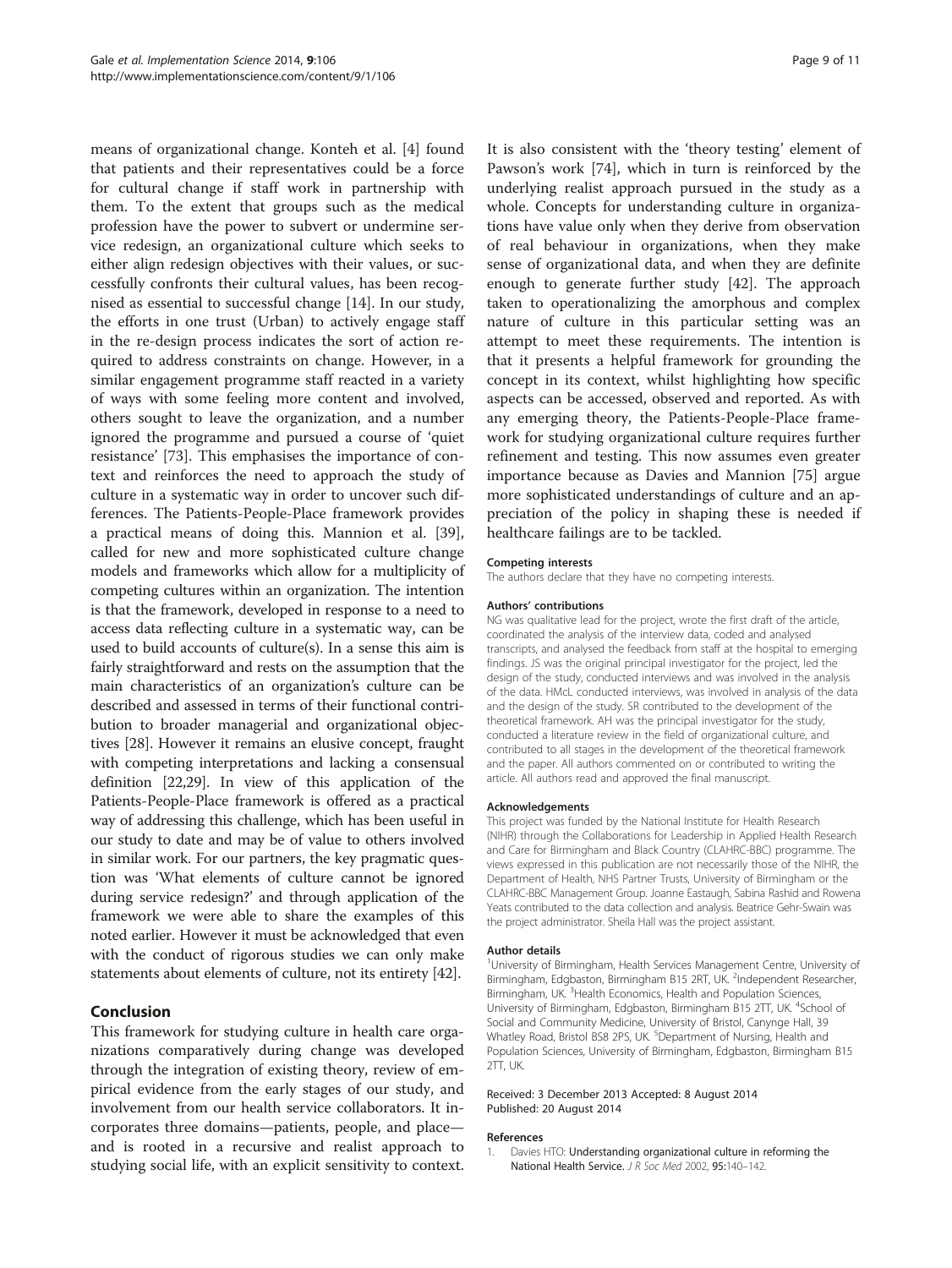- <span id="page-9-0"></span>2. Davies HTO, Nutley SM: Developing learning organizations in the new NHS. Br Med J 2000, 320:998–1001.
- 3. Harris LC, Ogbonna E: The unintended consequences of culture interventions: a study of unexpected outcomes. Br J Manag 2002, 13:31–49.
- 4. Konteh FH, Mannion R, Davies HTO: Understanding culture and culture management in the English NHS: a comparison of professional and patient perspectives. J Eval Clin Pract 2010, 17:111-117.
- 5. Hearnshaw H, Reddish S, Carlyle D, Baker R, Robertson N: Introducing a quality improvement programme to primary health care teams. Qual Health Care 1998, 7(4):200–208.
- 6. Waring JJ, Bishop S: Lean healthcare: rhetoric, ritual and resistance. Soc Sci Med 2010, 71:1332–1340.
- Smith J: Redesigning health care. Br Med J 2001, 322:1257-1258.
- 8. Locock L: Maps and Journeys: Redesign in the NHS. Birmingham: Health Services Management Centre; 2001.
- 9. Department of Health: NHS Next Stage Review. London: The Stationery Office; 2008.
- 10. Department of Health: A Stort Guide to Foundation Trusts. London: The Stationery Office; 2005.
- 11. Hellowell M, Pollock A: The private financing of NHS hospitals: politics, policy and practice. Econ Aff 2009, 29(1):13–19.
- 12. Wilkinson JE, Rushmer RK, Davies HTO: Clinical governance and the learning organization. J Nurs Manag 2004, 12(2):105-113.
- 13. Department of Health: The NHS Plan A Plan for Investment A Plan for Reform. London: The stationery office; 2000.
- Ham C, Kipping R, McLeod H: Redesigning work processes in health care: lessons from the national health service. Milbank Q 2003, 81(3):415–439.
- 15. Powell A, Rushmer R, Davies H: A Systematic Narrative Review of Quality Improvement Models in Health Care. Scotland: NHS Quality Improvement Scotland; 2009.
- 16. Joss R, Kogan M: Advancing Quality: Total Quality Management in the National Health Service. Buckingham: Open University Press; 1995.
- 17. Ferlie E, McNulty T: Reengineering Health Care: the Complexities of Organisational Transformation. Oxford: Oxford University Press; 2002. Illustrated, reprint ed.
- 18. Schouten LM, Hulscher ME, Van Everdingen JJ, Huijsman R, Grol RP: Evidence for the impact of quality improvement collaboratives: systematic review. BMJ 2008, 336(7659):1491–1494.
- 19. Department of Health: Draft Payment by Results Guidance for 2013-14, D.o. Health, Editor. London: HMSO; 2012.
- 20. King's Fund, Have target improved NHS performance? 2010: London. [http://www.kingsfund.org.uk/projects/general-election-2010/key-election](http://www.kingsfund.org.uk/projects/general-election-2010/key-election-questions/performance-targets)[questions/performance-targets](http://www.kingsfund.org.uk/projects/general-election-2010/key-election-questions/performance-targets) (accessed 13/08/2014).
- 21. Terry A, Mottram C, Round J, Firman E, Step J, Ashby S, Allard J, Taylor K: A Safer Place for Patients: Learning to Improve Patient Safety. Technical Report. London: The Stationery Office; 2005.
- 22. Doherty R, Loughrey C, Higgins P: Organisational Culture A Review of the Literature. Belfast: Department of Health - Social Services and Public Safety; 2013.
- 23. Chamings A, Keady P: Health and safety: safety first. Health Serv J 1995, 105(5443):30.
- 24. Lupton C, Taylor P: Coming in from the cold. Health Serv J 1995, 105:22-24.
- 25. Macara S: Culture of consensus. IHSM Network 1995, 2:2.
- 26. Bate P: Changing the culture of a hospital: from hierarchy to networked community. Public Adm 2000, 78(3):485–512.
- 27. McKee L: Understanding the Dynamics of Organisational Culture Change: Creating Safe Places for Patients and Staff. UK: University of Aberdeen; 2010.
- 28. Scott T, Mannion R, Davies HTO, Marshall MN: Implementing culture change in health care: theory and practice. Int J Qual Health Care 2003, 15(2):111–118.
- 29. Davies HT, Nutley SM, Mannion R: Organisational culture and quality of health care. Qual Health Care 2000, 9(2):111–119.
- 30. Westrum R: A typology of organisational cultures. Qual Safety Health Care 2004, 13:22–27.
- 31. Francis, R, Independent Inquiry into care provided by Mid Staffordshire NHS Foundation Trust January 2005 - March 2009. 2013: Stationery Office. [https://www.gov.uk/government/publications/independent-inquiry-into](https://www.gov.uk/government/publications/independent-inquiry-into-care-provided-by-mid-staffordshire-nhs-foundation-trust-january-2001-to-march-2009)[care-provided-by-mid-staffordshire-nhs-foundation-trust-january-2001-to](https://www.gov.uk/government/publications/independent-inquiry-into-care-provided-by-mid-staffordshire-nhs-foundation-trust-january-2001-to-march-2009)[march-2009](https://www.gov.uk/government/publications/independent-inquiry-into-care-provided-by-mid-staffordshire-nhs-foundation-trust-january-2001-to-march-2009) (accessed 13/08/2104).
- 32. Smircich L: Concepts of culture and organizational analysis. Adm Sci Q 1983, 28(3):339–358.
- 33. Gregory KL: Native-view paradigms: multiple cultures and culture conflicts in organizations. Adm Sci Q 1983, 28(3):359–376.
- 34. Meek VL: Organizational culture: origins and weaknesses. Organ Stud 1988, 9(4):453–473.
- 35. Allaire Y, Firsirotu ME: Theories of organizational culture. Organ Stud 1984, 5(3):193–226.
- 36. Mannion, R, Davies H, Konteh F, Jung T, Scott T, Bower P, Whalley D, McNally R, McMurray R, Measuring and assessing organisational cultures in the NHS. Final report to National Institute of Health Research SDO programme. 2007 [http://www.nets.nihr.ac.uk/\\_\\_data/assets/pdf\\_file/0004/64498/FR-08-](http://www.nets.nihr.ac.uk/__data/assets/pdf_file/0004/64498/FR-08-1501-091.pdf) [1501-091.pdf](http://www.nets.nihr.ac.uk/__data/assets/pdf_file/0004/64498/FR-08-1501-091.pdf) (accessed 13/08/2014).
- 37. Patterson M, Nolan M, Rick J, Brown J, Adams R, Musson G: From Metrics to Meaning: Culture Change and Quality of Acute Hospital Care for Older People. London: National Institute for Health Research, Service Delivery and Organisation Programme; 2011.
- 38. Collins D: Organizational Change: Sociological Perspectives. London: Routledge; 1998.
- 39. Mannion, R, Davies H, Harrison S, Konteh F, Jacobs R, Walshe K, Changing Management Cultures and Organisational Performance in the NHS, Report produced for the NIHR SDO programme. 2010: London. [http://www.nets.nihr.](http://www.nets.nihr.ac.uk/__data/assets/pdf_file/0011/64496/FR-08-1501-94.pdf) [ac.uk/\\_\\_data/assets/pdf\\_file/0011/64496/FR-08-1501-94.pdf](http://www.nets.nihr.ac.uk/__data/assets/pdf_file/0011/64496/FR-08-1501-94.pdf) (accessed 13/08/ 2014).
- 40. Helman C: Culture, Health, and Illness. London: Hodder Arnold; 2007.
- 41. Greenhalgh T, Stones R: Theorising big IT programmes in healthcare: strong structuration theory meets actor-network theory. Soc Sci Med 2010, 70(9):1285–1294.
- 42. Schein EH: Organizational Culture and Leadership (4th Edition). San Francisco: Wiley; 2010.
- 43. Bourdieu P: The Logic of Practice. Cambridge: Polity; 1990.
- 44. Crossley N: The Social Body: Habit, Identity and Desire. London: Sage; 2001.
- 45. Hewison A, Shapiro J, Mulla A, Gehr-Swain B, Eastaugh J, Boyal A, Lord L, Nisar S, Jenkinson D, Greenfield S, Gale N, Dowswell G, Brown H: From Structure to Function: The Impact of Change. Birmingham: University of Birmingham; 2013.
- 46. Shortell SM, Bennett CL, Byck GR: Assessing the impact of continuous quality improvement on clinical practice: what it will take to accelerate progress. Milbank Q 1998, 76(4):593–624.
- 47. Berwick D: The science of improvement. J Am Med Assoc 2008, 299(10):1175–1182.
- 48. Green J, South J: Evaluation. Buckingham: Open University Press; 2006.
- 49. Hyde P, McBride A, Young R, Walshe K: Role redesign: new ways of working in the NHS. Pers Rev 2005, 34(6):697–712.
- 50. Greenhalgh T, Humphrey C, Hughes J, Macfarlane F, Butler C, Pawson R: How Do You modernize a health service? A realist evaluation of whole-scale transformation in London. Milbank Q 2009, 87(2):391-416.
- 51. Pawson R, Tilley N: Realistic Evaluation. London: Sage; 1997.
- 52. Davis P: The limits of realist evaluation surfacing and exploring assumptions in assessing the best value performance regime. Evaluation 2005, 11(3):275–295.
- 53. Rycroft-Malone J, Fontenla M, Bick D, Seers K: A realistic evaluation: the case of protocol-based care. Implement Sci 2010, 5(1):38.
- 54. Hewison A, Gale N, Shapiro J: Co-production in research: some reflections on the experience of engaging practitioners in health research. Publ Money Manage 2012, 32(4):297–302.
- 55. Walshe K, Freeman T: Effectiveness of quality improvement: learning from evaluations. Qual Safety Health Care 2002, 11(1):85–87.
- 56. Robson C: Real World Research: A Resource for Social Scientists and Practitioner-Researchers. Vol. 2nd edition. Oxford: Blackwell Oxford; 2002.
- 57. Ritchie J, Lewis J: Qualitative Research Practice: A Guide for Social Science Students and Researchers. London: Sage; 2003.
- 58. Gale N, Heath G, Cameron E, Rashid S, Redwood S: Using the framework method for the analysis of qualitative data in multi-disciplinary health research. BMC Med Res Methodol 2013, 13(1):117.
- 59. Lord L, Gale NK: Subjective experience or objective process: understanding the gap between values and practice for involving patients in designing patient-centred care. J Health Org Manage in press.
- 60. Popay J, Rogers A, Williams G: Rationale and standards for the systematic review of qualitative literature in health services research. Qual Health Res 1998, 8(3):341–351.
- 61. Boorman S: The Final Report of the independent NHS Health and Well-being review. In NHS health and well-being review-the government response. London: Department of Health; 2009.